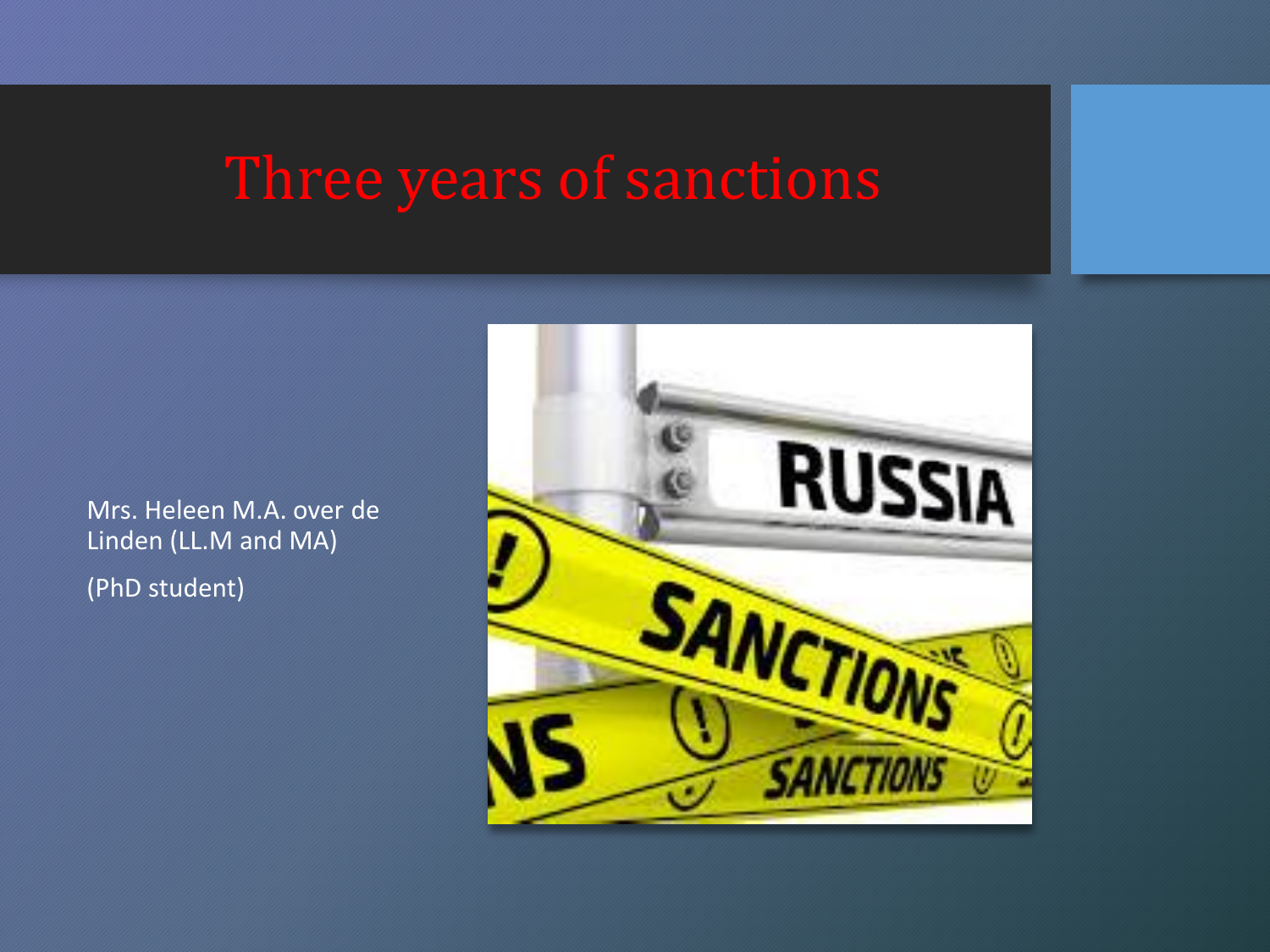# Sanctions against Russia, Eastern-Ukraine & Crimea

Update and practical information. 3 years of sanctions

Presentation at the Royal Industrieele Groote Club, 6 April 2017 Mrs. Heleen M.A. over de Linden (LL.M and MA) (PhD student)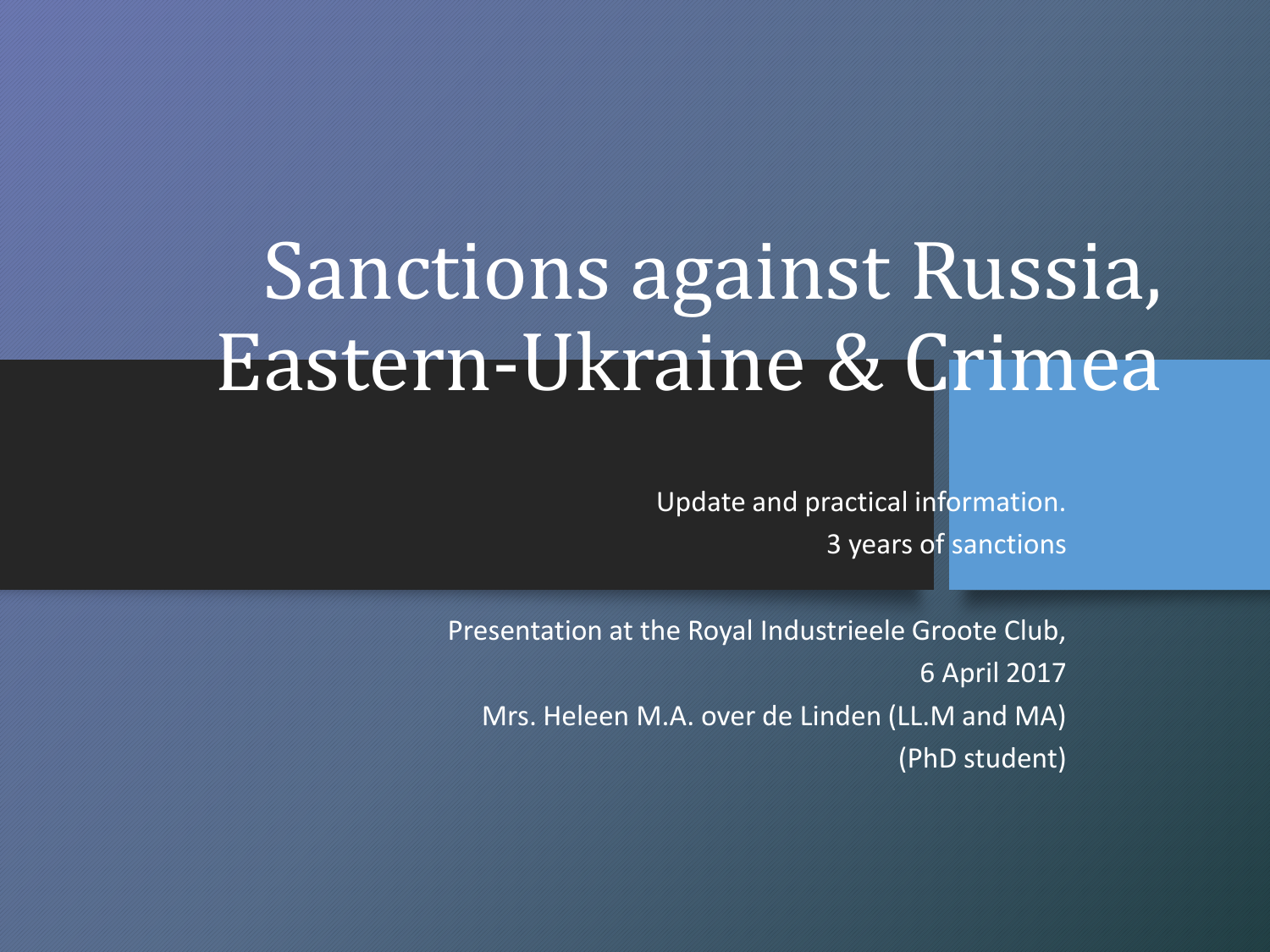#### Topic of the presentation

- This presentation focusses on the questions: what was the initial reason for the EU sanctions against Russia, Eastern-Ukraine and Crimea, why there are (still) sanctions and how to do business despite the sanctions.
- Until today: not any sanction regulation has been lifted. (Only some individuals have been removed).
- This presentation is not an academic exposure. It does not contain political statements. The presentation gives just a helicopter view of the sanctions from a legal and commercial point of view.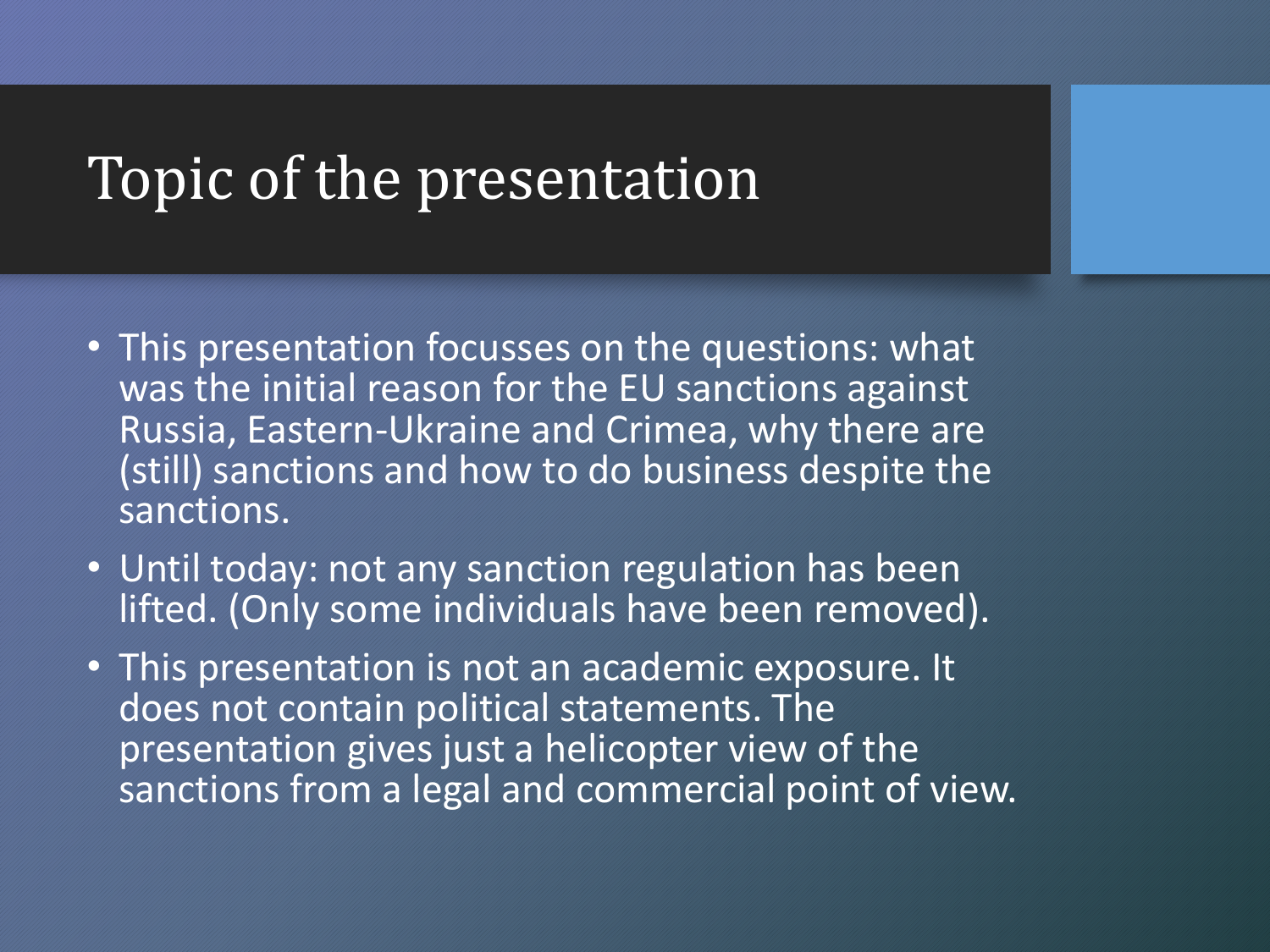# History of the sanctions in a nutshell, sheet 1 (of 2)

- 5 March 2014: first round of sanctions: against ex president of Ukraine Victor Janukovych (who left the country at 22 February 2014) and against his political surrounding (regulation: EU 208/2014).
- 17 March 2014: second round of sanctions: against Eastern-Ukraine (as a result of the elections of 16 March on Crimea), more specific against persons and companies undermining the territorial integrity of Ukraine (EU 269/2014).
- 31 July 2014: extension of the second round of sanctions with the so called embargo on dual-use goods and technology, and financial restrictions also as a result of "destabilising" Eastern Ukraine (EU 833/2014).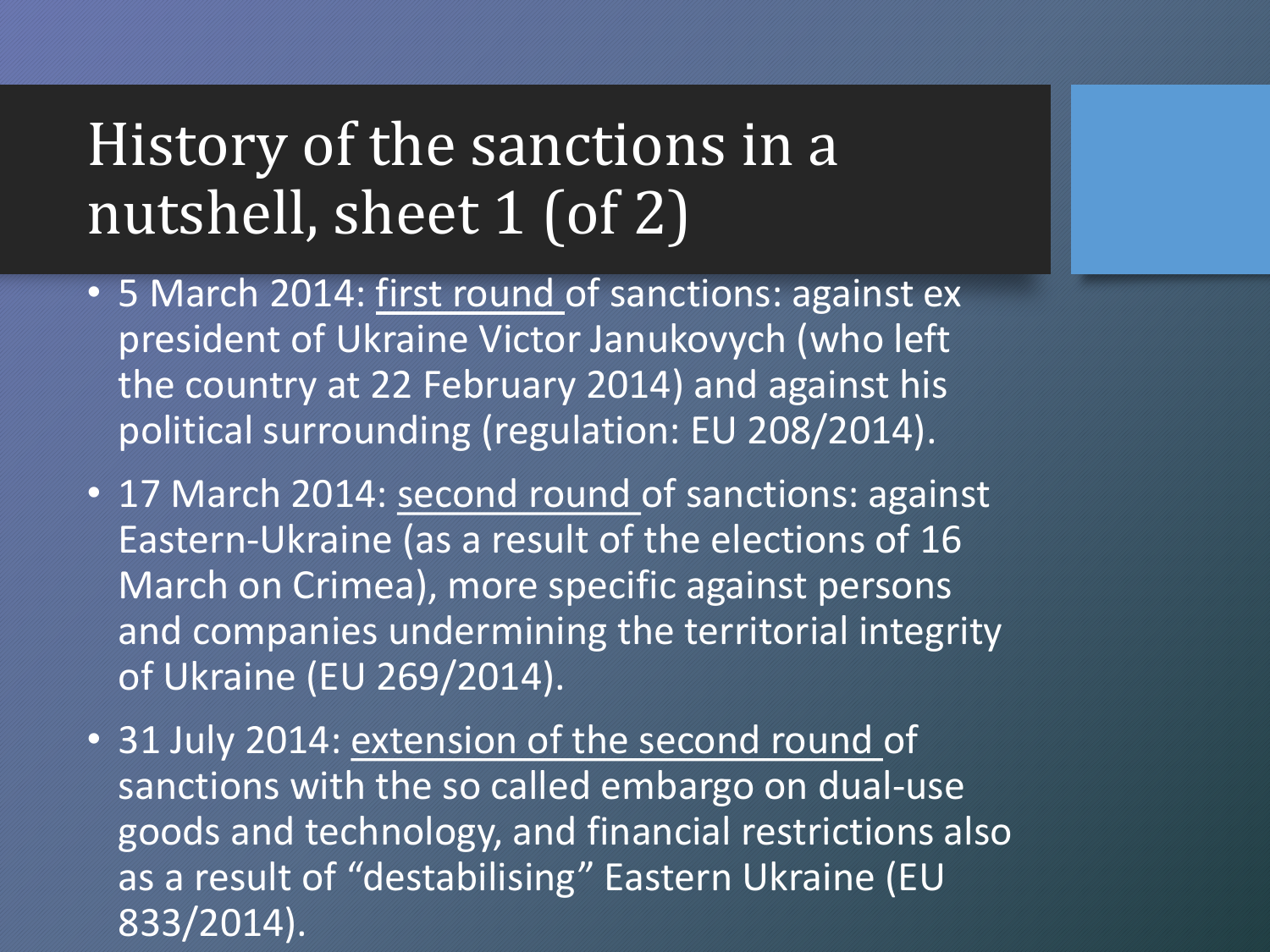### History of the sanctions in a nutshell, sheet 2

- 23 June 2014: third round of sanctions: against Crimea and Sebastopol (regulation EU 692/2014): import and exportban of nearly all goods to Crimea and Sebastopol, including a travel ban. Persons who want to travel to Crimea, have from a EU perspective to ask for a permission at forehand and to travel to Crimea via Ukraine and not via Russia on a Russian visa.
- 8 september 2014: extension of the second round of sanctions: added to the sanctionlist Rosneft.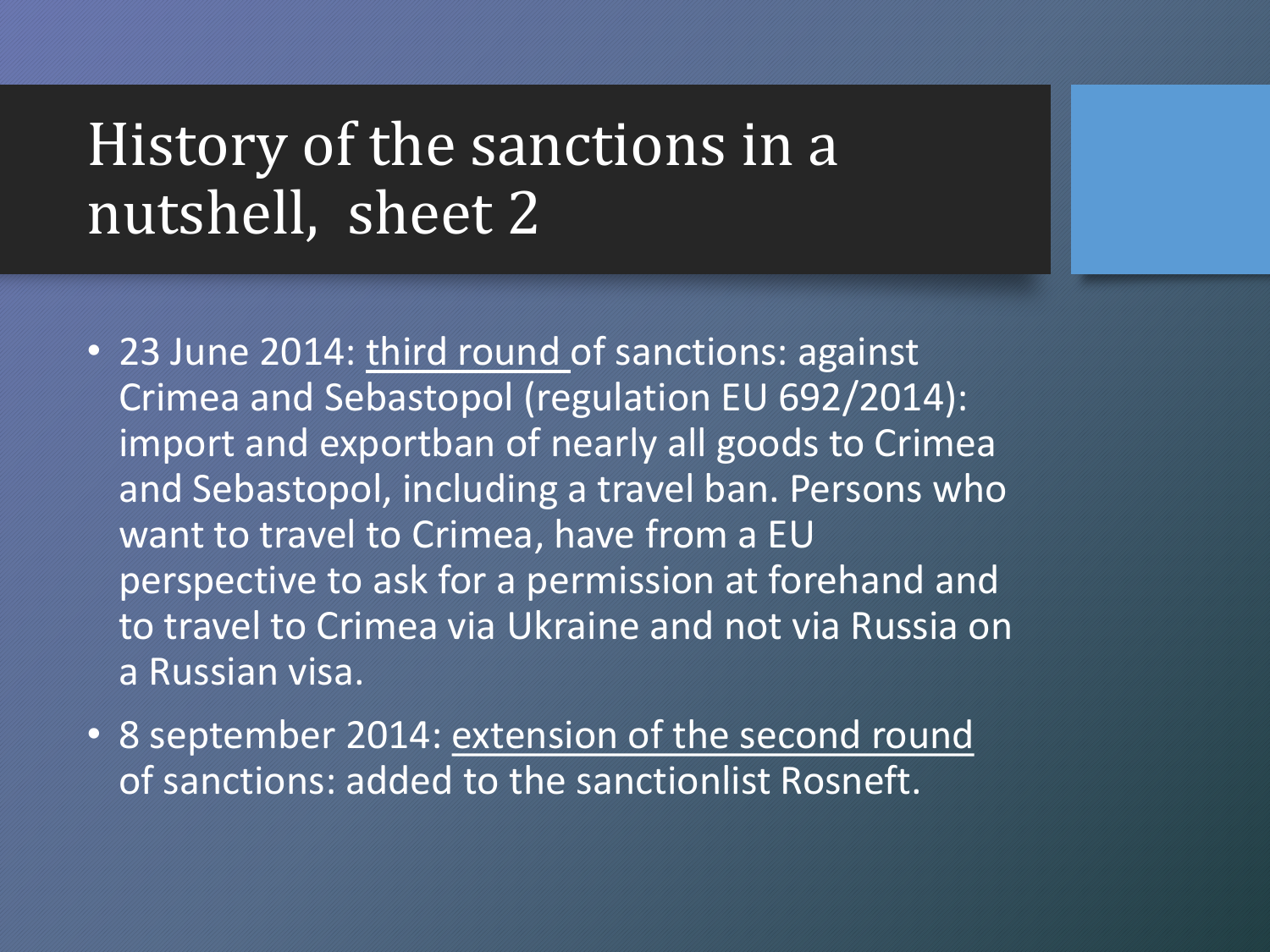## First round of sanctions, Why? Let's visualise

- The first round of sanctions have been imposed to Yanukovyich and former politicians by the EU because of: "Misappropriation or embezzlement of Ukrainian Statefunds and their illegal transfer outside Ukraine".
- **An unexpected "player in this field": the drone** because in some seconds the drone registrates what the EU means with misappropriation of statefunds:
- <https://www.youtube.com/watch?v=Wf-kucVG2p4>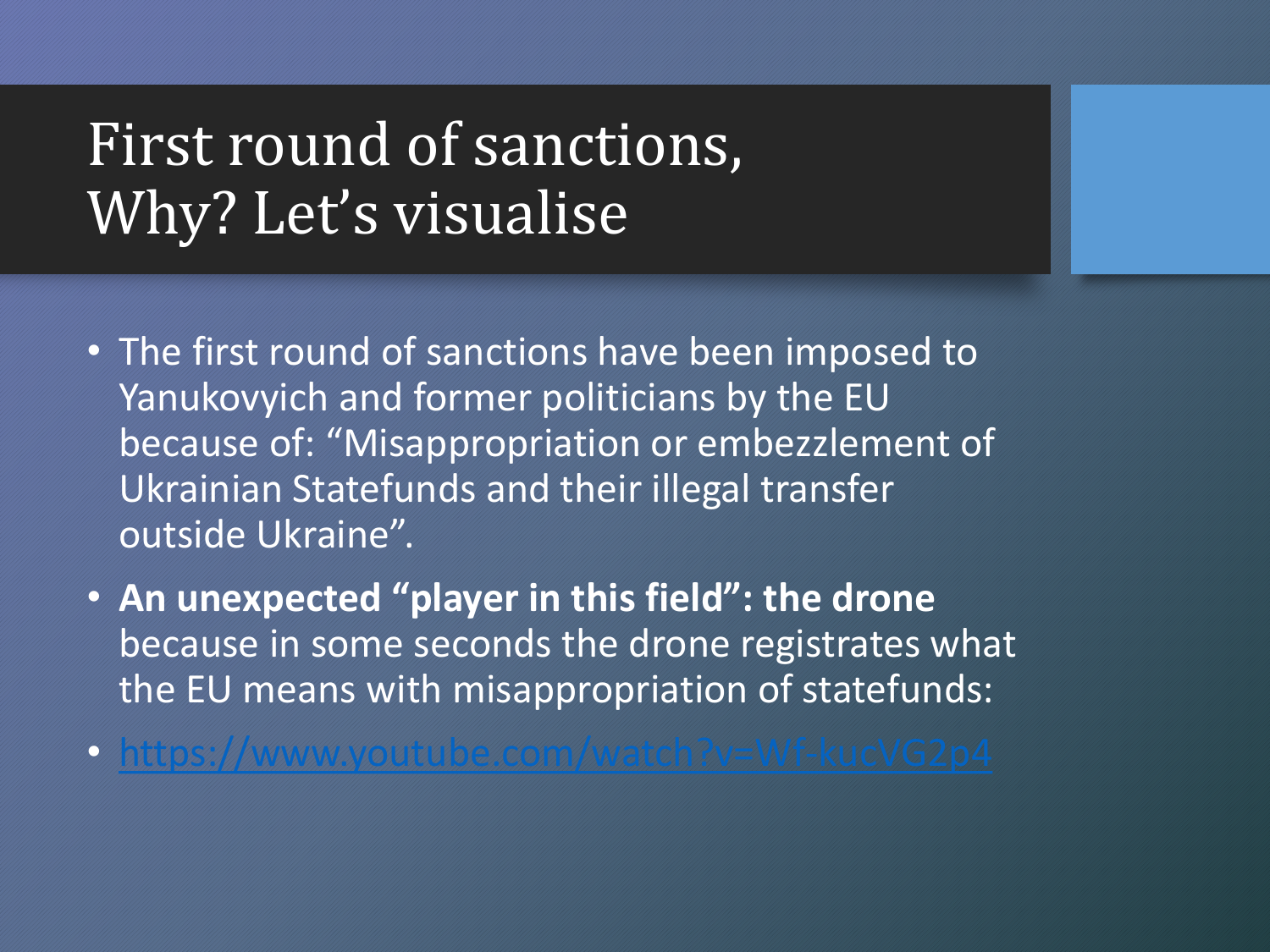# Castles in Ukraine of listed and non-listed persons

- Yuriy Ivanyushenko, former parlementarian for the party of the regions (nr. 20 on the sanctionlist). Listed since 15 April 2014. What you see in the following video is an estate under construction on 35 ha including three lakes.
- Comparable video's about nice estates of former president Yanukovyich (Mezjigorje, Kyiv oblast) and of the current president Poroshenko (selo Kozin, Kyiv oblast) you can find at youtube. A short impression of the Poroshenko estate (paid: 6400 grivna per 100m2= EUR 221,- volgens huidige koers):

<https://www.youtube.com/watch?v=sMzKeFU3wxI>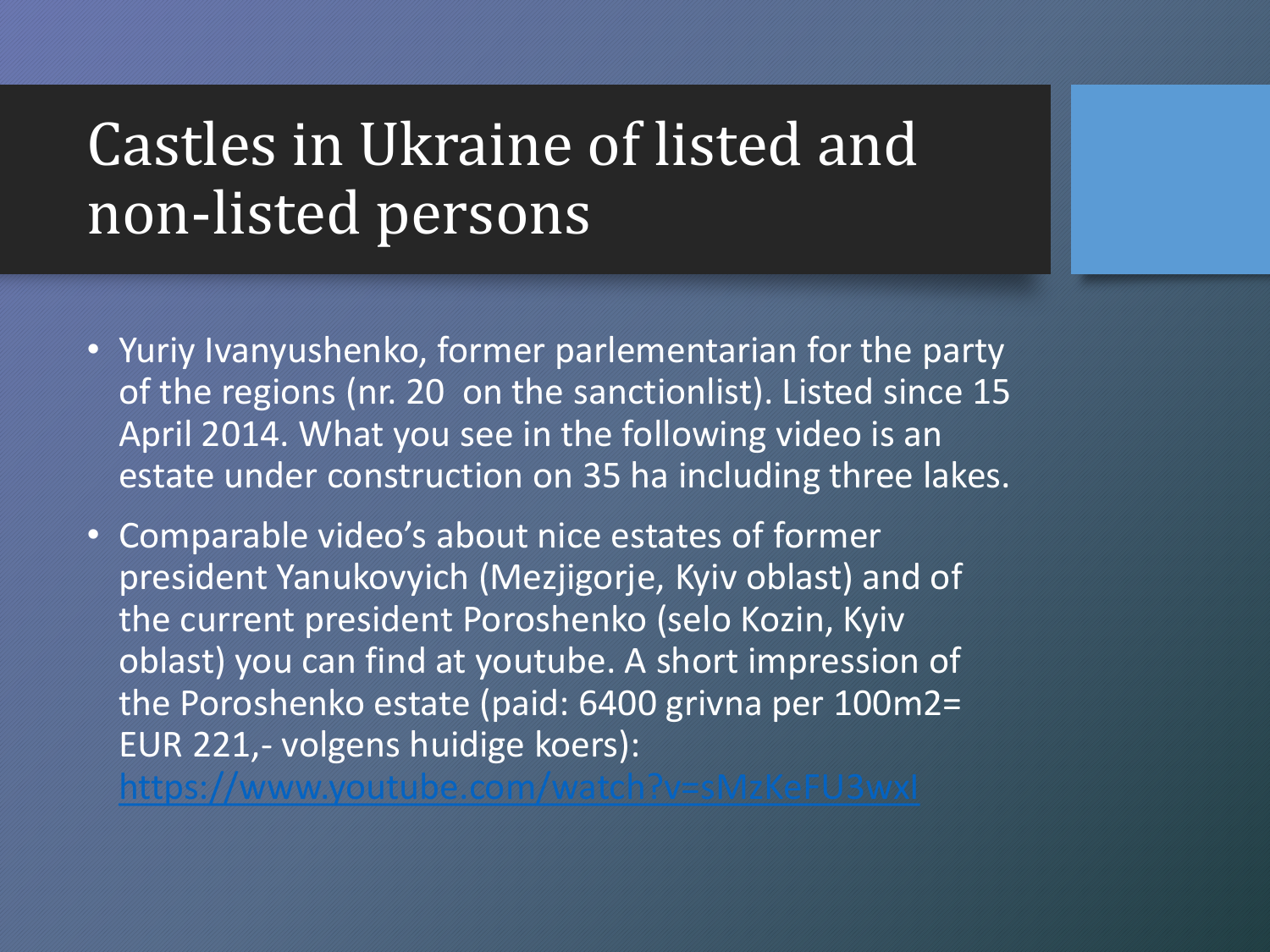# Court proceedings against the EU **sanctions** sheet 1 of 5

Example, assetfreeze case:

Two starting points:

- Unfreeze procedure of assets in the respective memberstate EU;
- Anullment procedure against the regulations (verordeningen) and against individual decisions (besluiten) at the Court of Justice in Luxembourg.
- This has all to be done within the official objection/appelation period.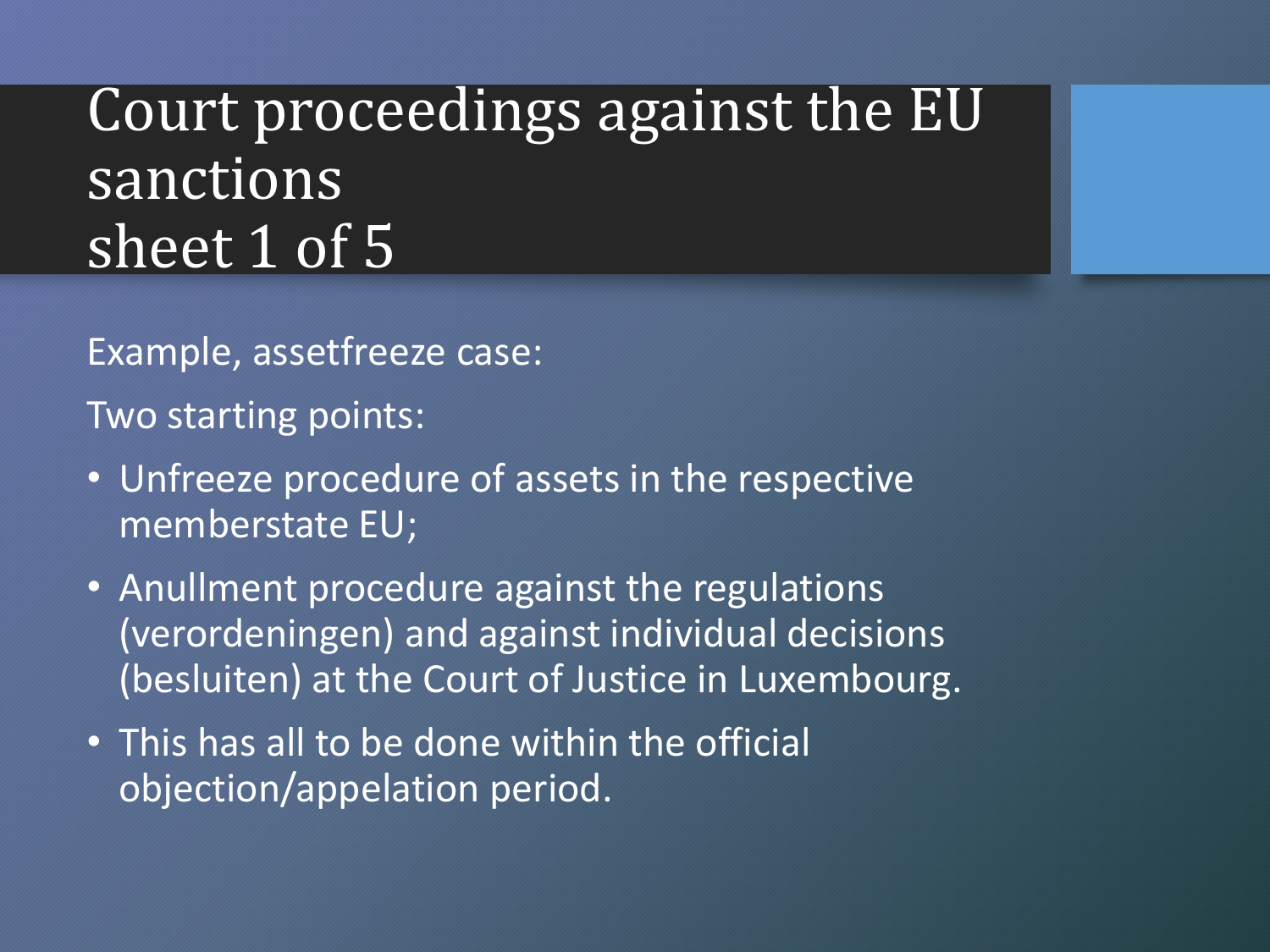## Procedures against sanctions sheet 2 of 5

- National procedures against asset freeze: For example:
- A trust company receives a letter of the DNB and of a Dutch bank to freeze the assets from all persons on the sanction list. This is an administrative law measure (bestuursrecht). This means that within 6 weeks an objection has to be filed. However to unfreeze the assets, the underlying decision that puts a person on the sanctionlist has to be annuled. Therefore you have to go to the European Court of Justice in Luxembourg. (This is what Rosneft has done and took them more than two years to get an answer of the Luxembourg court).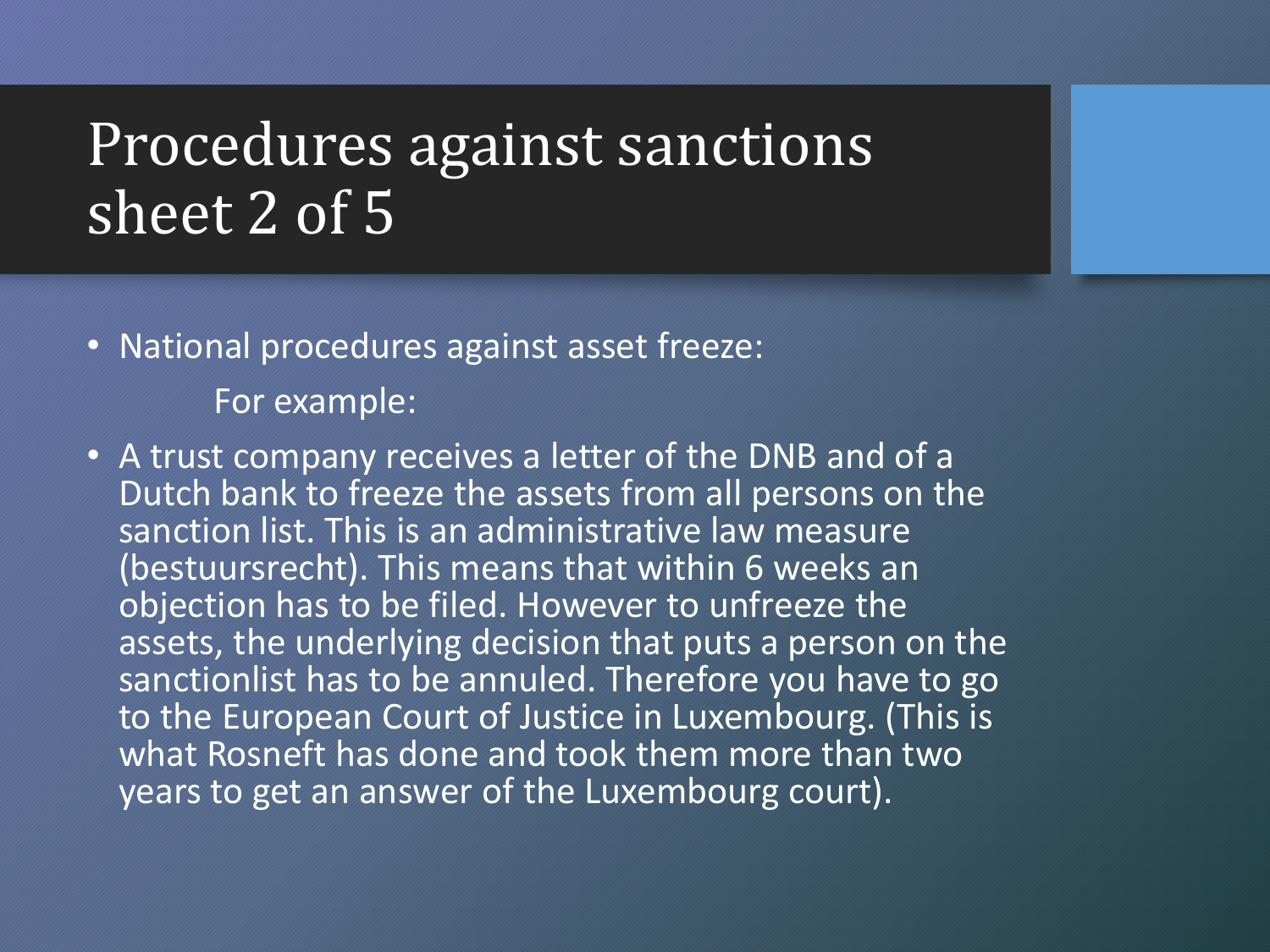#### Procedures against sanctions sheet 3 of 5

- Undersigned went to Luxembourg twice to attend hearings regarding annullment procedures of listed persons. The last time was: today, 6 April 2017. Today it was to mr. Klimenko to defend his case. Klimenko (nr. 21 on the sanctionlist) was the former minister of taxes and customs during the Yanukovyich regime.
- The topic of my PhD research is a detailed study of the court decisions in the sanction cases, also from a legal point of view. This is a very interesting topic, but today there is not time enough to explain the situation in detail.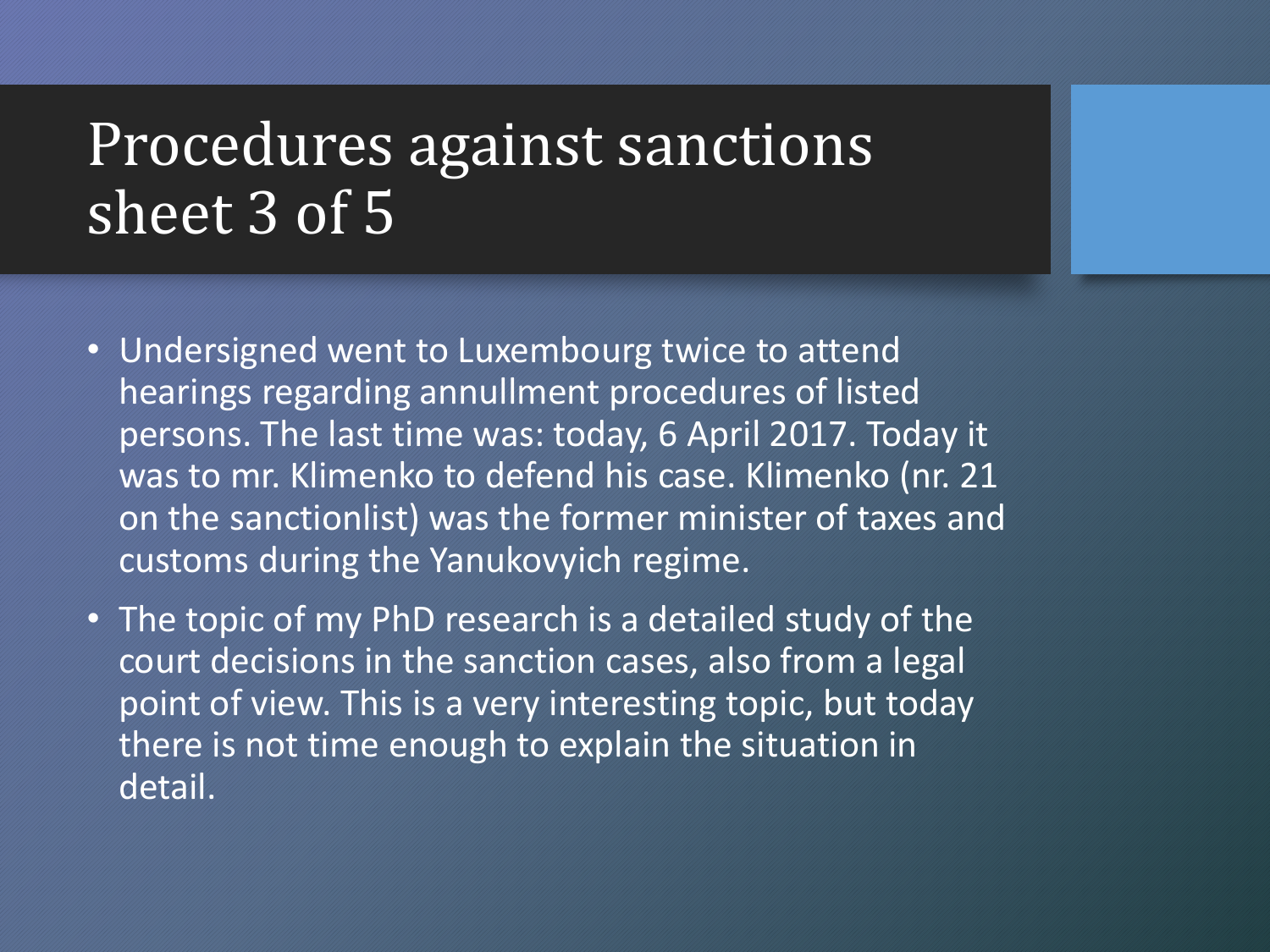#### Procedures against sanctions sheet 4 of 5

• For today it is interesting to know that until now, only 1 person won a case against the Council of the EU at the Court of Justice in Luxembourg and was delisted as a result of this decision. This is mr. Portnov (nr. 5 on the sanction list), a professor in Law at the Shevtsjenko University of Kyiv. He prepared a very detailed and professional appeal, with very clear and confronting evidence – and he won. Some others (like Yanukovych) won, but were not delisted because of new arguments to continue listing. Again, to describe the Portnov and other cases today is too specific.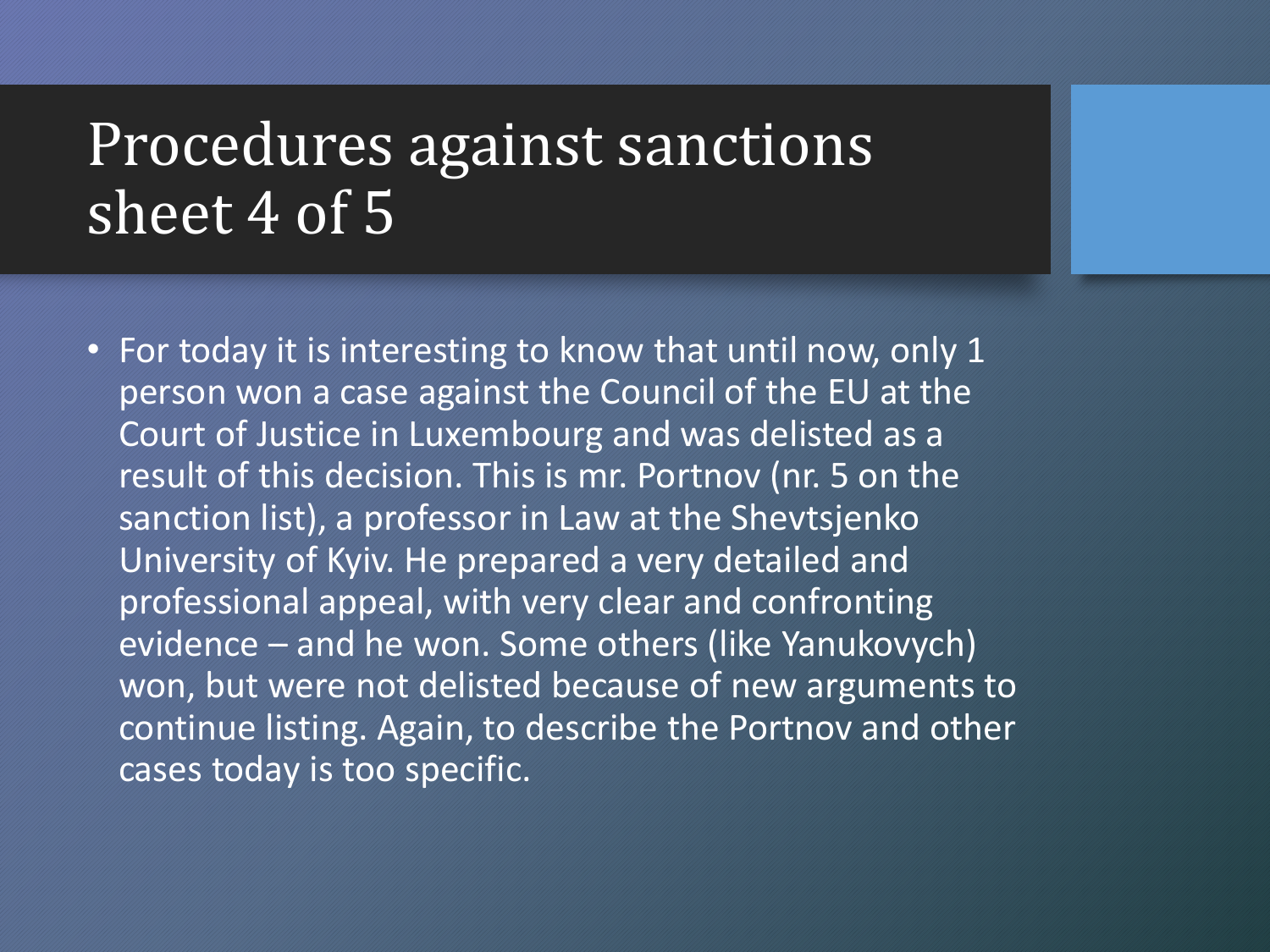#### Procedures against sanctions sheet 5 of 5

• Rosneft, the well known Russian oilcompany. Rosneft set-up court proceedings in Great Brittain against the listing. The High Court of Justice (England &Wales), Queen's Bench Division declared itself competent. However the questions were so specific that the court decided to ask prejudicial questions to the Court of Justice in Luxembourg. Prejudicial questions, national courts can ask in order to clarify uncertainety in (in this case) EU sanction regulations. Only last week, more than two years later the Court of Justice decided (after a procedure, initiated at 18 February 2015). Decision: (summarized) no annulment of sanction regulations, all complaints dismissed (Case C-72/15).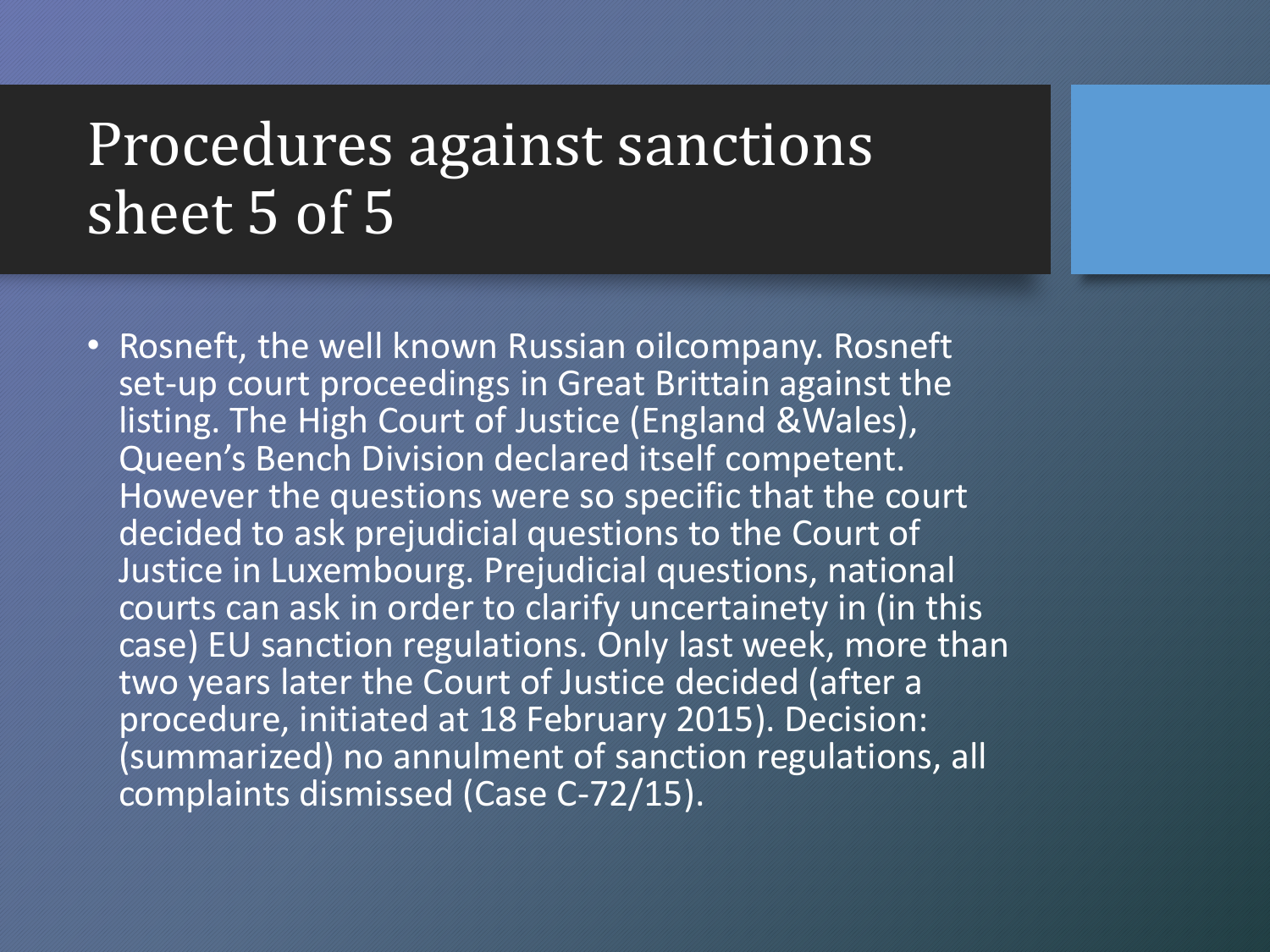## Sanction's do's and don't sheet 1 of 2

- The do's an don'ts depends on the branch you are working for, but in any case: check the sanction list before starting business. A clear updated pdf overview you can find at the eeas.europe.eu website. Always check the whole UBO structure because in the regulations is mentioned that the sancties applies to: everybody who directly or indirectly provide sanctioned goods or services.
- Everything what is forbidden, such as exporting dual-use goods, materials for the gasexploration, financial restrictions for Russian banks, export-import restrictions from Crimea, are clear described. The attachments to the EU regulations (bijlagen) consists of lists of forbidden goods with their GNcodes. So this is clear in order to understand: aloud or not, and also clear if someone wants to ''get around" (omzeilen)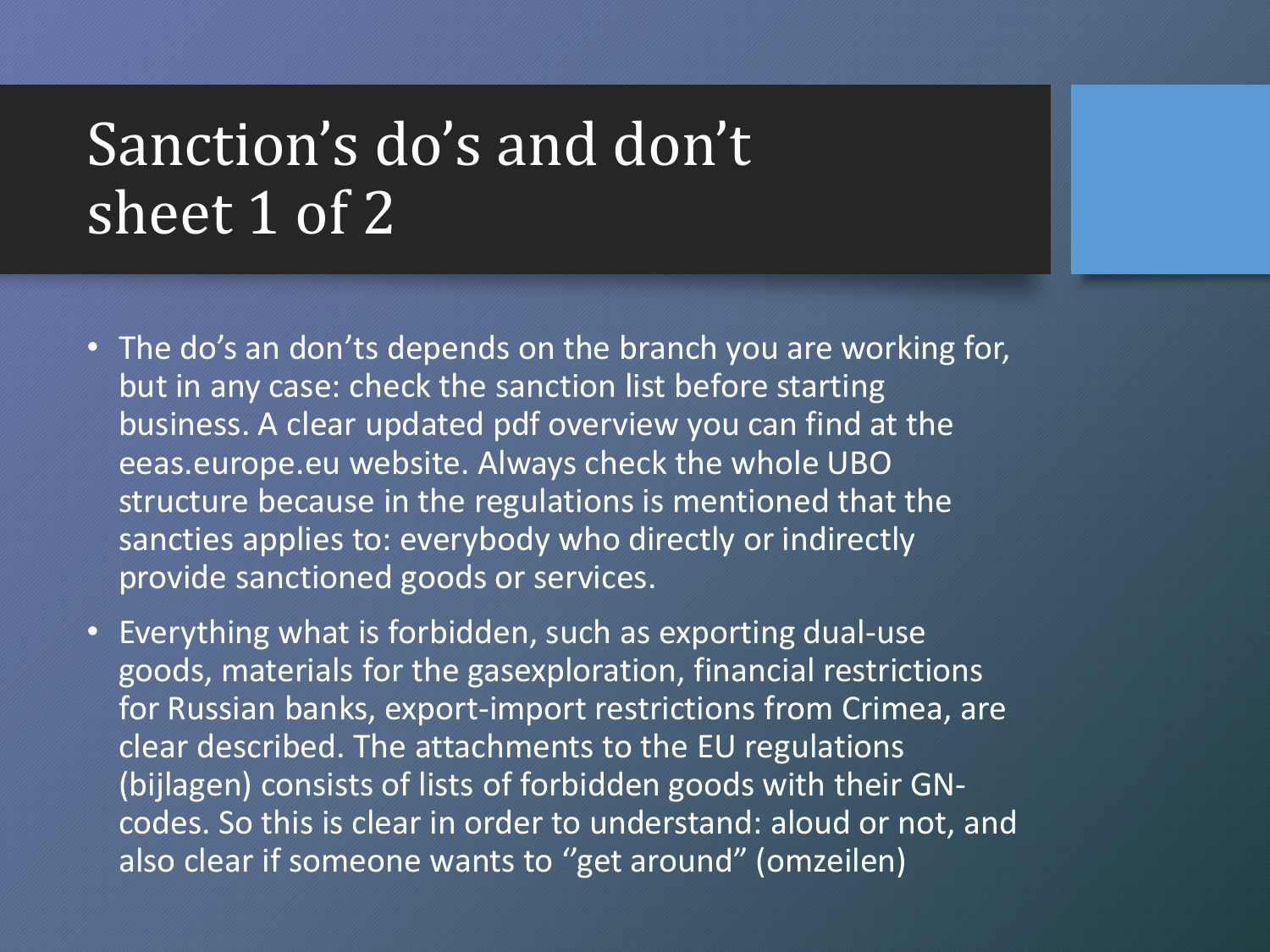## Sanction's do's and don't sheet II

- Is it a good idea to wait until the sanctions are lifted? No, this can take several years. Beter to look for alternatives.
- Always complain against a decision of a bank, tax inspectorate etc. because the appelation period amounts to 6 weeks and no day longer. Then you can ask to keep the case on hold untill the case in Luxemburg has resulted in a court decision.
- Restrictive measures (sanctions) are not lifted until now, even if the initial reason for imposing them appears false or null and void. For example: persons do not have assets in the EU at all, how they can be frozen? The EU continue listing by giving the second year new reasons for listing. The dammage is caused already. This topic is also part of my research.